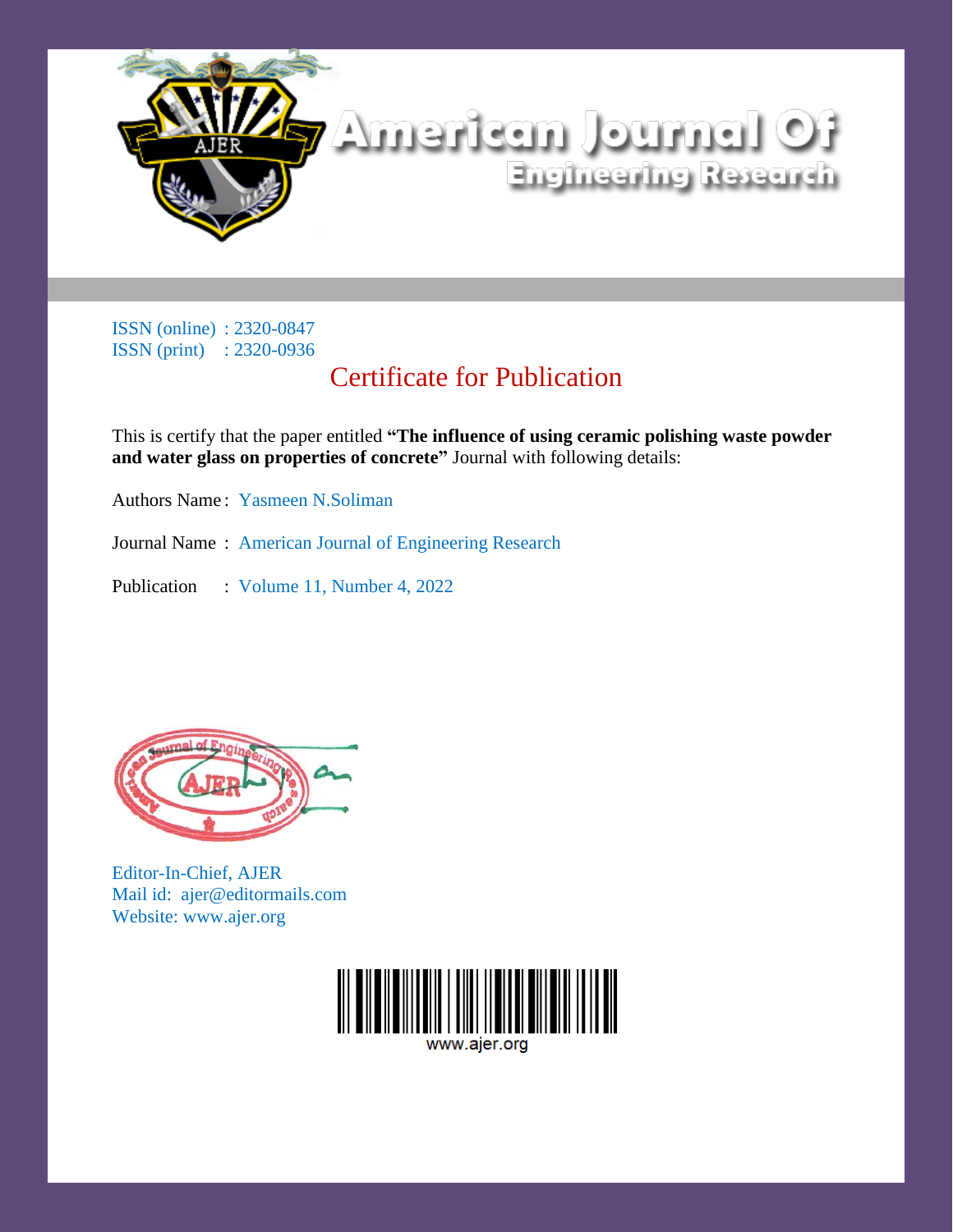

# Certificate for Publication

This is certify that the paper entitled **"The influence of using ceramic polishing waste powder and water glass on properties of concrete"** Journal with following details:

Authors Name : Kamal G. Sharobim

Journal Name : American Journal of Engineering Research

Publication : Volume 11, Number 4, 2022



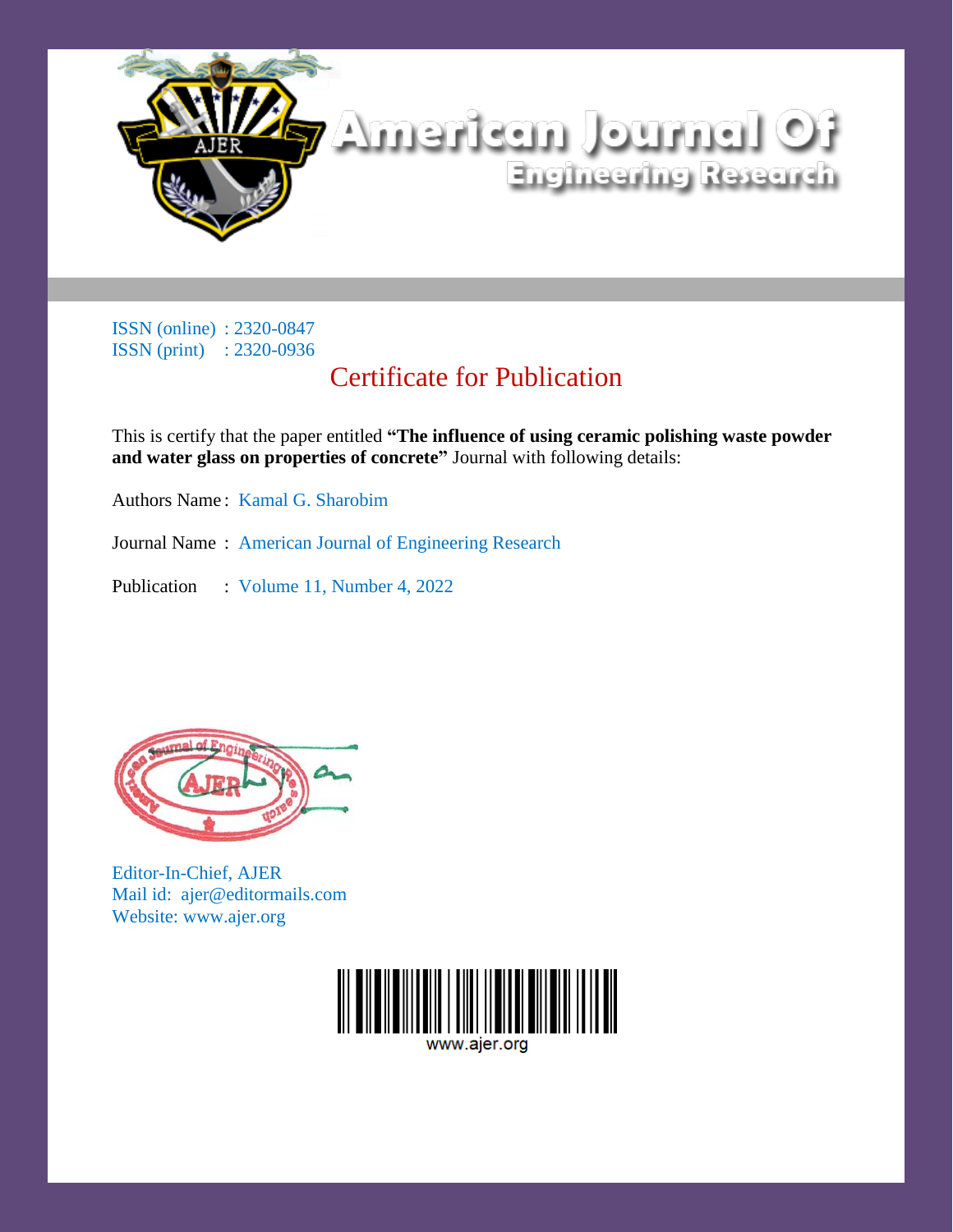

## Certificate for Publication

This is certify that the paper entitled **"The influence of using ceramic polishing waste powder and water glass on properties of concrete"** Journal with following details:

Authors Name : Hassan A. Mohamadien

Journal Name : American Journal of Engineering Research

Publication : Volume 11, Number 4, 2022



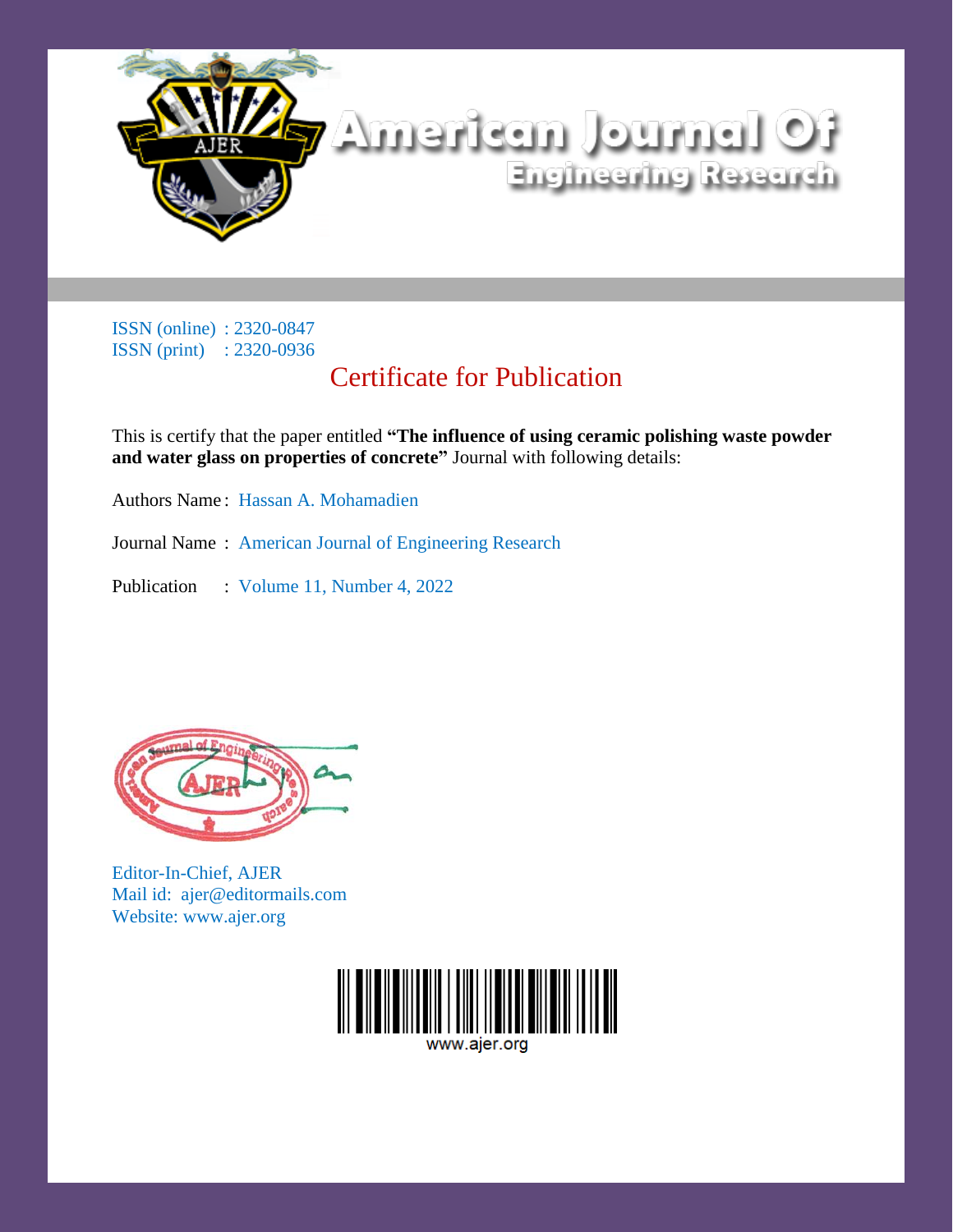

# Certificate for Publication

This is certify that the paper entitled **"The influence of using ceramic polishing waste powder and water glass on properties of concrete"** Journal with following details:

Authors Name : Hussein M.Hassan

Journal Name : American Journal of Engineering Research

Publication : Volume 11, Number 4, 2022